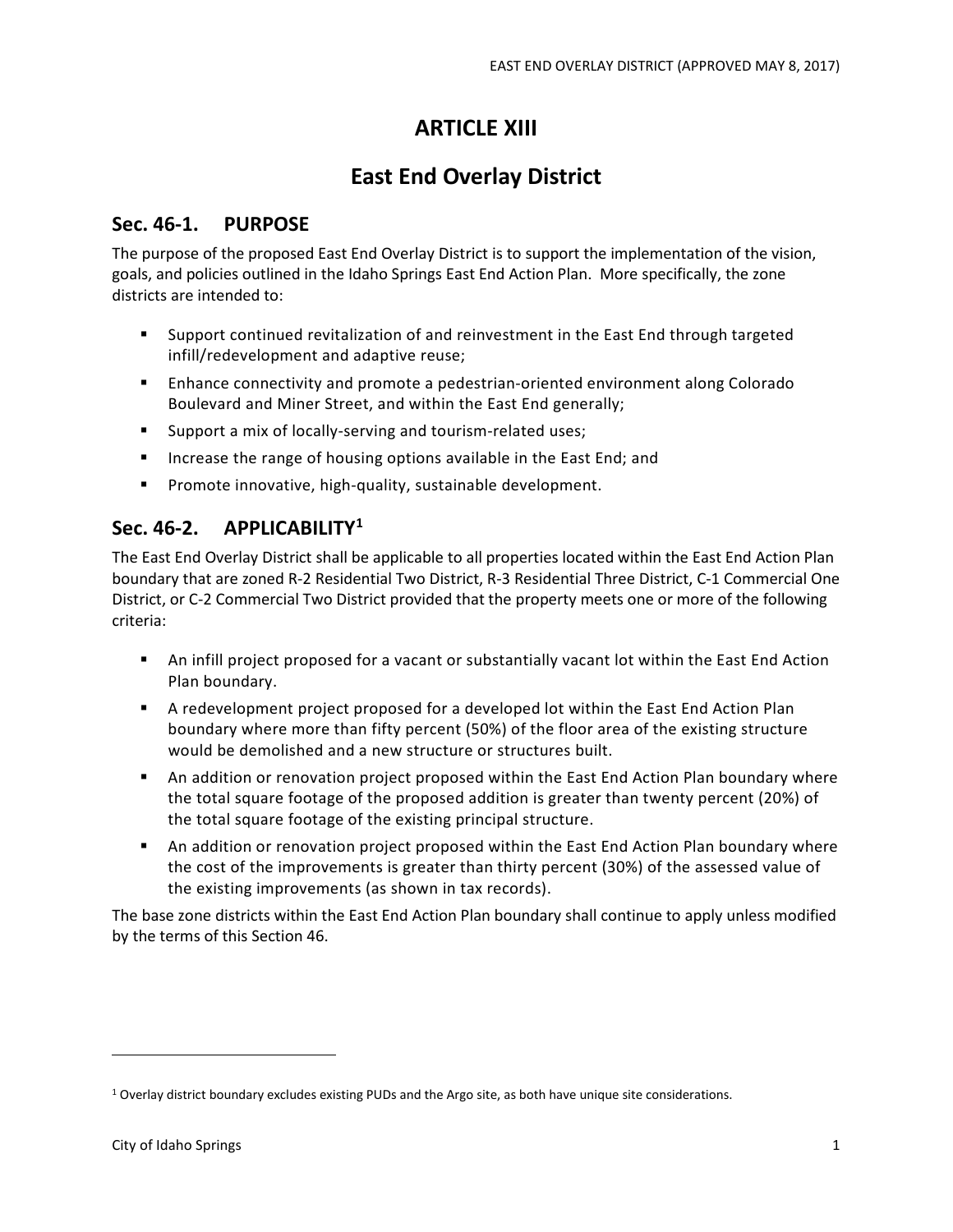

**Figure 46-2.1. East End Overlay District Boundary**

## **Sec. 46-3. USES PERMITTED**

Notwithstanding the provisions of Sections 21-34 (R-2 Residential Two District), 21-35 (R-3 Residential Three District), 21-36 (C-1 Commercial One District), 21-37 (C-2 Commercial Two District), and 21-171 through 184 (Wireless Telecommunications Facilities) the uses shown in the table below are permitted in those zone districts. Any uses permitted in the C-1 or C-2 districts may be mixed on a single lot. In case of a conflict between Table 46-3.1 and the provisions of the R-2, C-1, or C-2 districts, Table 46-3.1 shall apply.

Table 46-3.1 includes uses currently called out within the R-2, R-3, C-1, and C-2 districts and also proposes new uses (shaded in orange) that are consistent with the vision established by the East End Action Plan.

| <b>Use Category</b>       | <b>Use Type</b>                               | <b>Districts</b> |       |              |   |
|---------------------------|-----------------------------------------------|------------------|-------|--------------|---|
|                           | $R = by Right$<br><b>C</b> = Conditional      | $C-2$            | $C-1$ |              |   |
| <b>RESIDENTIAL USES</b>   |                                               |                  |       |              |   |
|                           | Dwelling, live/work                           |                  |       | $\mathsf{R}$ | R |
|                           | Dwelling, multiple-family <sup>2</sup>        |                  | R     | R            | R |
|                           | Dwelling, single-family attached <sup>4</sup> |                  | R     | R            | R |
|                           | Dwelling, single-family detached              |                  | R     |              |   |
|                           | Dwelling, two family (duplexes)               |                  | R     |              |   |
|                           | Manufactured home (Type 1)                    |                  |       |              |   |
|                           | Manufactured home (Type 2)                    |                  |       |              |   |
| Group Living <sup>5</sup> | <b>Assisted Living Facility</b>               |                  |       | $\mathsf{R}$ | R |

#### **Table 46-3.1: Allowed Uses: East End Overlay District**

<sup>&</sup>lt;sup>2</sup> Definition is for "dwelling, multi-family" applies to dwellings containing 3 or more units (apartments), but excludes group, row or town houses, condominiums and other similar group accommodations.

<sup>&</sup>lt;sup>3</sup> Not currently permitted in R-2. Intended to support future redevelopment potential of existing mobile home park where taller buildings can be accommodated with less impact on shadowing.

<sup>4</sup> New Use; this is defined in code to include both duplexes and townhomes, but is not listed as permitted in any district in the

city.<br><sup>5</sup> Must allow large group living facilities (over 8) where dwelling, multiple family is allowed (and by-right if the MF is by-right).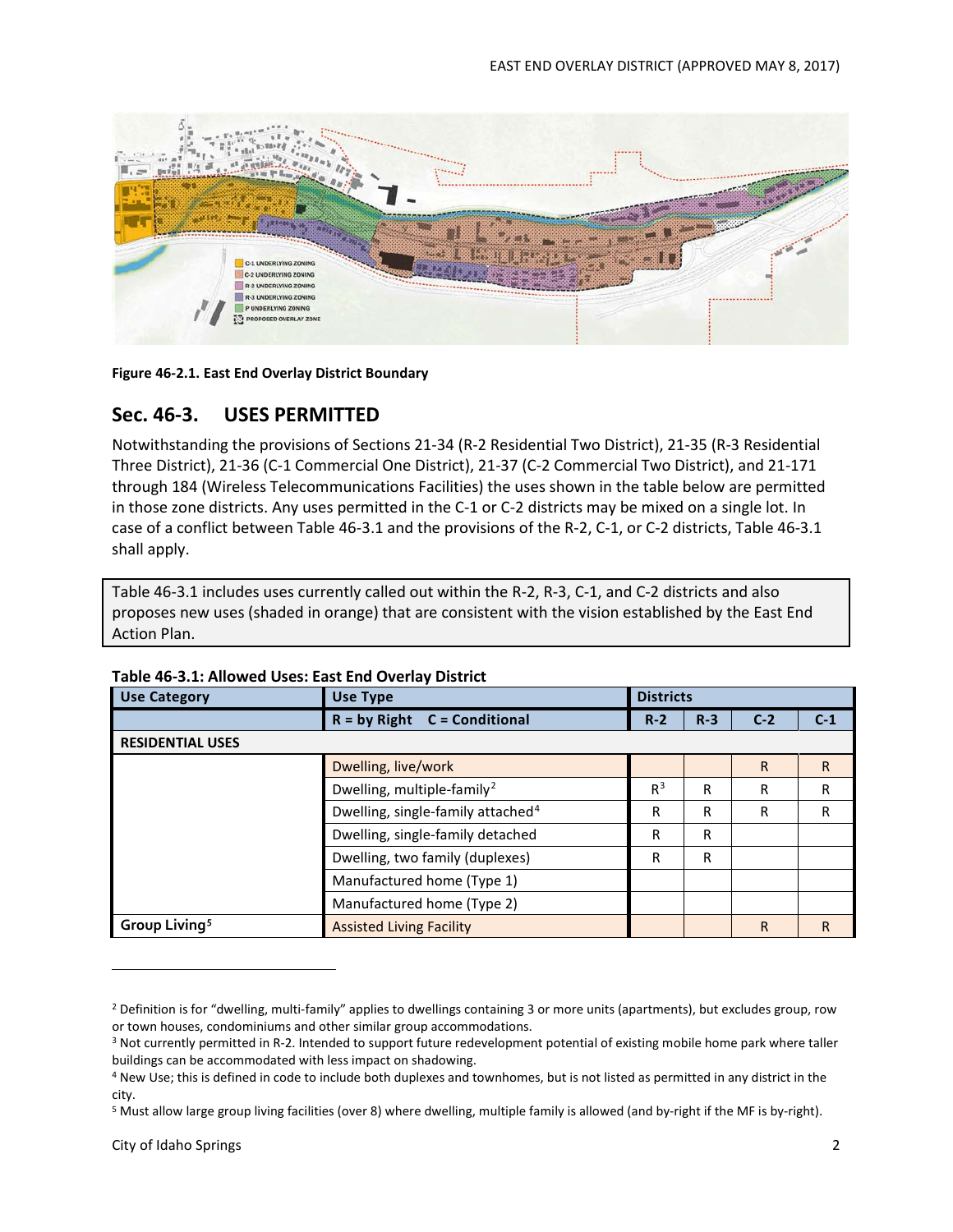| <b>Use Category</b>                                   | <b>Use Type</b>                                                     | <b>Districts</b> |              |              |              |
|-------------------------------------------------------|---------------------------------------------------------------------|------------------|--------------|--------------|--------------|
|                                                       | <b>C</b> = Conditional<br>$R = by Right$                            | $R-2$            | $R-3$        | $C-2$        | $C-1$        |
|                                                       | Small group home (up to 8)                                          | R                | R            | R            | R            |
|                                                       | Large group home (more than 8)                                      | $\mathsf{R}$     | R.           | R            | R.           |
|                                                       | <b>Nursing home</b>                                                 | $\mathsf{C}$     | C            | $\mathsf{R}$ | R.           |
| PUBLIC, INSTITUTIONAL, AND CIVIC USES                 |                                                                     |                  |              |              |              |
| <b>Community and Cultural</b>                         | Church, church facilities or parish house                           | R                | R            | R            | R            |
| <b>Facilities</b>                                     | Community Center <sup>6</sup>                                       | $\mathsf{C}$     | $\mathsf{C}$ | $\mathsf{R}$ | $\mathsf{R}$ |
|                                                       | <b>Funeral Homes</b>                                                |                  |              | $\mathsf{R}$ | R            |
|                                                       | Library                                                             | $\mathsf{R}$     | $\mathsf{R}$ | $\mathsf{R}$ | $\mathsf{R}$ |
|                                                       | Museum                                                              |                  |              | $\mathsf{R}$ | R            |
|                                                       | Post office, firehouse, or police station                           |                  |              | R            | R            |
|                                                       | Public facility other than storage yard                             |                  |              | $\mathsf{R}$ | R            |
|                                                       | Private or public cemetery                                          | R                | R            |              |              |
|                                                       | Tourist facilities <sup>7</sup>                                     |                  |              | $\mathsf{R}$ | $\mathsf{R}$ |
| <b>Health Care Facilities</b>                         | Hospital, clinic, or laboratory                                     |                  |              | $\mathsf{R}$ | R            |
| <b>Parks and Open Space</b>                           | Public park or playground                                           | $\mathsf R$      | R            | R            | R            |
| <b>Educational Facilities</b>                         | College or university (accredited)                                  |                  |              | $\mathsf{R}$ | R            |
|                                                       | Public or private childcare, preschool, or<br>school                | $\mathsf{R}$     | R            | $\mathsf{R}$ | $\mathsf{R}$ |
|                                                       | Child care facility (licensed) for more than 6<br>children          |                  |              | $\mathsf{R}$ | R            |
| <b>COMMERCIAL USES</b>                                |                                                                     |                  |              |              |              |
| <b>Agricultural and Animal-</b>                       | Community garden                                                    | $\mathsf{R}$     | $\mathsf{R}$ | $\mathsf{R}$ | $\mathsf{R}$ |
| <b>Related Uses</b>                                   | Large animal veterinary hospital of clinic<br>(enclosed)            |                  |              | R            |              |
|                                                       | Small animal veterinarian or clinic                                 |                  |              | $\mathsf{R}$ | $\mathsf{R}$ |
| Arts                                                  | Body art establishments                                             |                  |              | R            | R            |
|                                                       | Studio for teaching or selling fine arts                            |                  |              | R            | R            |
| <b>Food and Beverage Services</b>                     | Microbrewery, distillery, and/or tasting room                       |                  |              | R            | R.           |
|                                                       | Restaurants and drinking places without<br>drive-through            |                  |              | R            | R            |
|                                                       | Restaurants with drive-in facilities                                |                  |              | R            |              |
|                                                       | Restaurants with outdoor dining facilities                          |                  |              | $\mathsf{R}$ | $\mathsf{R}$ |
| <b>Lodging Facilities</b>                             | Bed and breakfast                                                   | $\mathsf{R}$     | $\mathsf{R}$ | $\mathsf{R}$ | R            |
|                                                       | Hotel, motel, tourist home                                          |                  |              | R            | $\mathsf{R}$ |
| Marijuana                                             | See Article IV General District Requirements (Sec. 21-63-Marijuana) |                  |              |              |              |
| Office, Business, and<br><b>Professional Services</b> | Banks, savings and loan, and finance<br>companies                   |                  |              | R            | $\mathsf{R}$ |
|                                                       | Barbershop and beauty shop                                          |                  |              | $\mathsf{R}$ | $\mathsf{R}$ |

<sup>6</sup> New Use; currently included with "private or public park, recreation building, bowling alley, community center and theater." <sup>7</sup> Definition: An establishment whose primary purpose is to provide information or entertainment to tourists or visitors, including but not limited to a visitors center, information center, or accommodation booking center.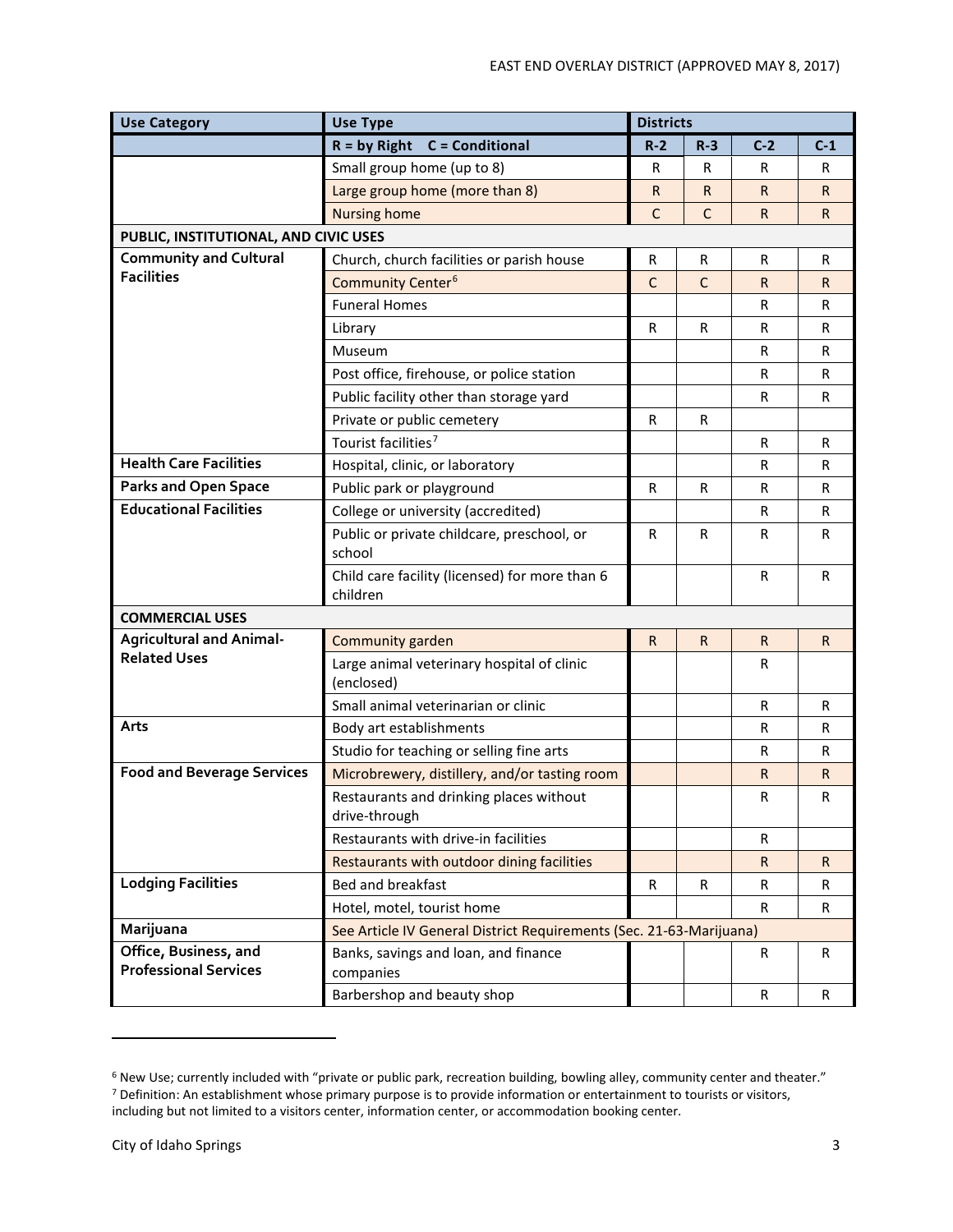| <b>Use Category</b>            | <b>Use Type</b>                                                                     |       | <b>Districts</b> |              |              |
|--------------------------------|-------------------------------------------------------------------------------------|-------|------------------|--------------|--------------|
|                                | <b>C</b> = Conditional<br>$R = by Right$                                            | $R-2$ | $R-3$            | $C-2$        | $C-1$        |
|                                | Medical or dental clinic                                                            |       |                  | R            | R            |
|                                | Professional office                                                                 |       |                  | $\mathsf{R}$ | $\mathsf{R}$ |
|                                | River rafting offices and operations                                                |       |                  | $\mathsf{R}$ |              |
| Parking                        | Parking lot or commercial garage                                                    |       |                  | $\mathsf{C}$ | $\mathsf{C}$ |
| <b>Personal Services</b>       | Dry cleaning or laundry                                                             |       |                  | $\mathsf{R}$ |              |
|                                | Cleaning shop or laundry (limited)                                                  |       |                  | $\mathsf{R}$ | $\mathsf{R}$ |
| <b>Recreation and</b>          | Health and membership clubs                                                         |       |                  | R            | R            |
| Entertainment, Indoor          | Private club or lodge                                                               | R     | R                | R            | R            |
|                                | Recreation building, bowling alley, and<br>theater                                  |       |                  | R            | $\mathsf{R}$ |
| <b>Recreation and</b>          | Private or public golf course                                                       | R     | R                |              |              |
| Entertainment, Outdoor         | Private park <sup>8</sup>                                                           | R.    | R.               | $\mathsf{R}$ | R.           |
|                                | Travel trailer park                                                                 |       |                  |              |              |
| <b>Retail Sales</b>            | Lumber yard                                                                         |       |                  | R            |              |
|                                | <b>Retail stores</b>                                                                |       |                  | $\mathsf{R}$ | R            |
|                                | Grocery stores                                                                      |       |                  | R            | $\mathsf{R}$ |
|                                | Pawn shops                                                                          |       |                  | C            |              |
|                                | Wholesale stores and large volume/traffic<br>retail stores                          |       |                  | R            |              |
|                                | Sale, rental, repair, or inside storage of any<br>equipment, supplies, or materials |       |                  | $\mathsf{R}$ | R            |
| <b>Vehicles and Equipment</b>  | Automotive sales, repairing or washing                                              |       |                  | C            |              |
|                                | Automotive service station                                                          |       |                  | C            | C            |
| <b>INDUSTRIAL USES</b>         |                                                                                     |       |                  |              |              |
| <b>Industrial Services</b>     | Contractor's office and yard                                                        |       |                  | R            |              |
|                                | Printing and newspaper offices                                                      |       |                  | $\mathsf{R}$ | R            |
| Manufacturing and              | Assembly without fabrication (enclosed)                                             |       |                  | $\mathsf{R}$ |              |
| Production                     | Brewery, bottling plant                                                             |       |                  | C            | C            |
|                                | Heavy manufacturing (enclosed)                                                      |       |                  | $\mathsf{C}$ | $\mathsf C$  |
|                                | Light manufacturing                                                                 |       |                  | R            | R            |
|                                | Workshops and custom small industry use                                             |       |                  | R            | $\mathsf{R}$ |
| <b>Storage and Warehousing</b> | Mini-storage warehouse                                                              |       |                  |              |              |
| <b>Utilities</b>               | Gas regulator station or utility pumping<br>station                                 | C     | C                | C            | C            |
| <b>ACCESSORY USES</b>          |                                                                                     |       |                  |              |              |
|                                | Accessory dwelling unit                                                             | R     | R                |              |              |
|                                | Accessory use and/or building                                                       | R     | $\mathsf{R}$     | R            | R            |
|                                | Home occupation                                                                     | R     | R                | R            | R.           |
|                                | Wireless communications facility                                                    | C     | $\mathsf{R}$     | C            | $\mathsf C$  |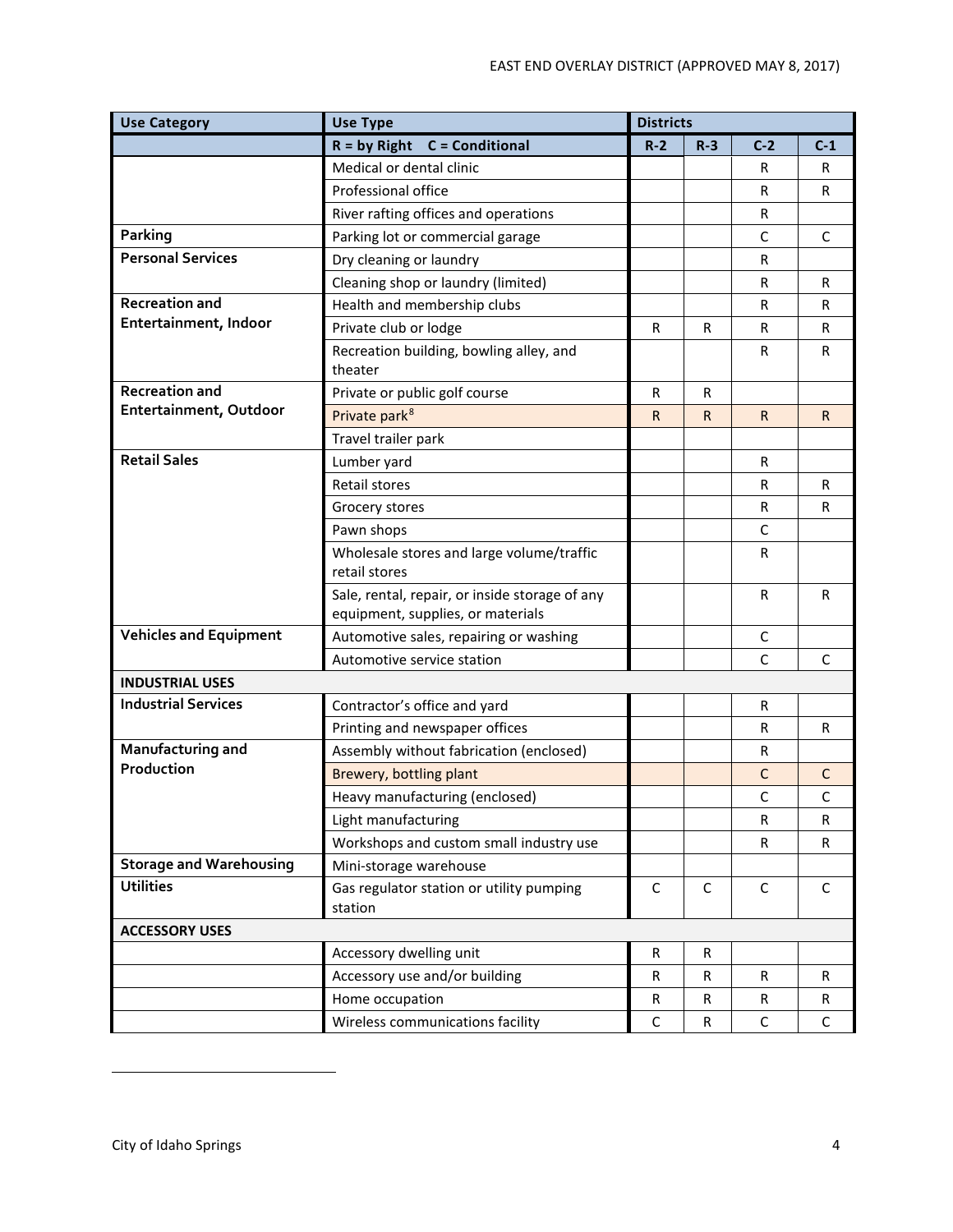## **Sec. 46-4. BUILDING AND SITE REGULATIONS**

Notwithstanding the provisions of Sections 21-92 (Minimum Gross Floor Area), and 21-94 (Regulations), the following standards shall apply in the East End Overlay District. Other dimensional standards made the floor area ratios inapplicable.

| $\sim$ 70 7.1. Danamg ana one negar                                                                                                                                                                                                                                                                                                                                                                                                |                                                                                                                                                                                                                                                                                |       |                        |                        |
|------------------------------------------------------------------------------------------------------------------------------------------------------------------------------------------------------------------------------------------------------------------------------------------------------------------------------------------------------------------------------------------------------------------------------------|--------------------------------------------------------------------------------------------------------------------------------------------------------------------------------------------------------------------------------------------------------------------------------|-------|------------------------|------------------------|
|                                                                                                                                                                                                                                                                                                                                                                                                                                    | $R-2$                                                                                                                                                                                                                                                                          | $R-3$ | $C-2$                  | $C-1$                  |
| <b>LOT STANDARDS</b>                                                                                                                                                                                                                                                                                                                                                                                                               |                                                                                                                                                                                                                                                                                |       |                        |                        |
| Lot area, minimum                                                                                                                                                                                                                                                                                                                                                                                                                  | 2,000                                                                                                                                                                                                                                                                          | 5,000 | Res: 5,000<br>Non: N/A | Res: 5,000<br>Non: N/A |
| Lot width, minimum                                                                                                                                                                                                                                                                                                                                                                                                                 | 25                                                                                                                                                                                                                                                                             | 50'   | Res: 50'<br>Non: N/A   | Res: 50'<br>Non: $N/A$ |
| Open space, minimum                                                                                                                                                                                                                                                                                                                                                                                                                | 40%                                                                                                                                                                                                                                                                            | 50%   | 15%                    | 10%                    |
| <b>SETBACKS<sup>9</sup></b>                                                                                                                                                                                                                                                                                                                                                                                                        |                                                                                                                                                                                                                                                                                |       |                        |                        |
| Colorado Boulevard <sup>10</sup>                                                                                                                                                                                                                                                                                                                                                                                                   |                                                                                                                                                                                                                                                                                |       |                        |                        |
| Front, minimum<br>(No portion of any structure may be closer<br>to the street).<br>In some instances the City Administrator<br>or their designee can allow a reduction in<br>this required setback to as little as a 3'<br>setback if it is determined the additional<br>street frontage is not necessary, the spirit<br>of the build-to zone is met, and the<br>reduced setback would be compatible<br>with adjacent properties.) |                                                                                                                                                                                                                                                                                |       | 6'                     | 8'                     |
| Front, maximum (At least 50 percent of<br>building front façade cannot be further<br>from the street)                                                                                                                                                                                                                                                                                                                              |                                                                                                                                                                                                                                                                                |       | 10'                    | 15'                    |
| Rear, minimum                                                                                                                                                                                                                                                                                                                                                                                                                      |                                                                                                                                                                                                                                                                                |       | 10'                    | $10^{\prime}$          |
| Rear, minimum (Clear Creek Greenway) <sup>11</sup>                                                                                                                                                                                                                                                                                                                                                                                 | Minimum of 30' from the regulatory floodway of Clear Creek or<br>other areas of flood hazard (as defined by FEMA), or a minimum of<br>10' from the edge of the trail easement where a trail exists or is<br>planned as part of the East End Action Plan, whichever is greater. |       |                        |                        |
| Side, minimum                                                                                                                                                                                                                                                                                                                                                                                                                      |                                                                                                                                                                                                                                                                                |       | 5'                     | 5'                     |

**Table 46-4.1: Building and Site Regulations**

<sup>&</sup>lt;sup>9</sup> Corresponds to pages 44-45 in plan (Frontage Character). All setbacks within the East End are assumed to be measured from the back of sidewalk. Where no sidewalk exists at the time of development, the City Administrator may require a larger front setback to accommodate future sidewalks and other improvements within the public right-of-way.

<sup>&</sup>lt;sup>10</sup> Corresponds to pg. 46 in plan – min/max front setback establishes a flexible build-to zone for a consistent building edge along the Colorado Boulevard frontage while encouraging variation to accommodate outdoor seating and create a more interesting pedestrian environment.

<sup>11</sup> One-story, unenclosed decks may encroach up to 8'.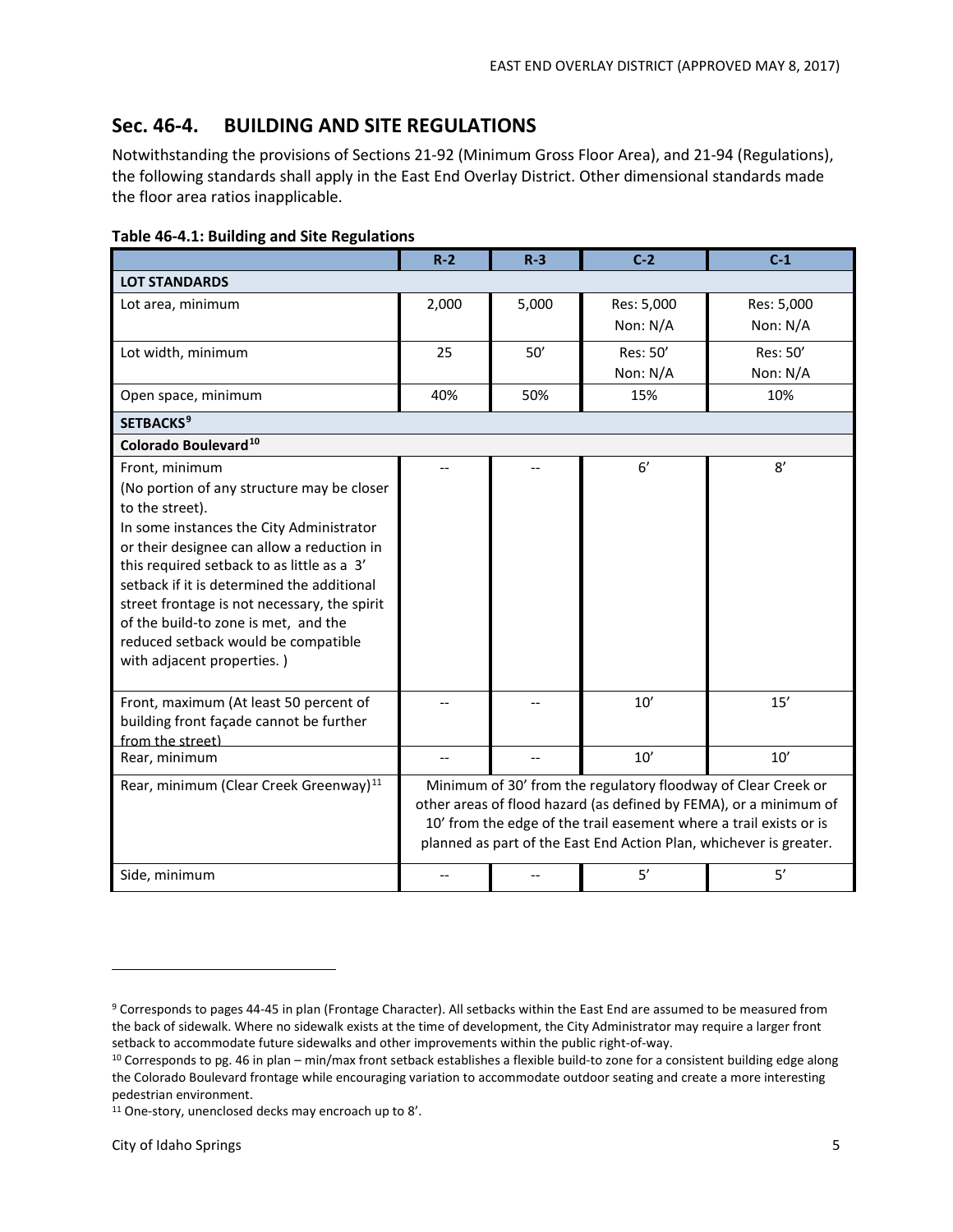|                                                 | $R - 2$                                                                                               | $R - 3$                  | $C-2$             | $C-1$             |  |
|-------------------------------------------------|-------------------------------------------------------------------------------------------------------|--------------------------|-------------------|-------------------|--|
| <b>Commercial Frontage<sup>12</sup></b>         |                                                                                                       |                          |                   |                   |  |
| Front, minimum                                  | $-$                                                                                                   | $\overline{\phantom{a}}$ | 8'                | 8'                |  |
| Front, maximum                                  | --                                                                                                    | --                       | 15'               | 15'               |  |
| Rear, minimum                                   | --                                                                                                    | $\qquad \qquad -$        | 10'               | 10'               |  |
| Side, minimum                                   | $-$                                                                                                   | $-$                      | 5'                | 5'                |  |
| <b>Festival Street</b>                          |                                                                                                       |                          |                   |                   |  |
| Front, minimum                                  | $-$                                                                                                   | $-$                      | 0'                | $-$               |  |
| Front, maximum                                  | $\overline{\phantom{a}}$                                                                              | $\overline{\phantom{a}}$ | 5'                | --                |  |
| Rear, minimum                                   | $-$                                                                                                   | $\overline{\phantom{a}}$ | 10'               | $-$               |  |
| Side, minimum                                   | $-$                                                                                                   | $\overline{\phantom{a}}$ | 5'                | $- -$             |  |
| <b>Residential Frontage</b>                     |                                                                                                       |                          |                   |                   |  |
| Front, minimum                                  | 10'                                                                                                   | 20'                      | 10'               | 10'               |  |
| Rear, minimum (main building)                   | 15                                                                                                    | 20'                      | 15'               | 15'               |  |
| Rear, minimum (accessory building)              | 4'                                                                                                    | 4'                       | 4'                | 4'                |  |
| Side, minimum                                   | 5'                                                                                                    | 5'                       | 5'                | 5'                |  |
| 45° Bulk Plane starts above centerline          | 15'                                                                                                   | 15'                      | $\qquad \qquad -$ | $\qquad \qquad -$ |  |
| <b>BUILDING STANDARDS</b>                       |                                                                                                       |                          |                   |                   |  |
| Height, maximum (main building-<br>combustible) | 35' - 57' (2 to 4 stories) in accordance with Sun Access and Building<br>Height diagram <sup>13</sup> |                          |                   |                   |  |
|                                                 |                                                                                                       |                          |                   |                   |  |



*Figure 46-4.1. Sun Access and Building Height diagram.*

<sup>&</sup>lt;sup>12</sup> Ties to Commercial Frontage character on page 44 of plan. Refers to all locations where ground floor commercial uses are provided (not tied to specific street).

<sup>&</sup>lt;sup>13</sup> Corresponds to Sun Access and Building Height analysis in plan (see page 36-37). Corresponding feet to be added to the diagram for clarity: 2 story or 35' maximum, 3 story or 46' maximum, 4 story or 57' maximum. Additional transition requirements apply (see Design Standards).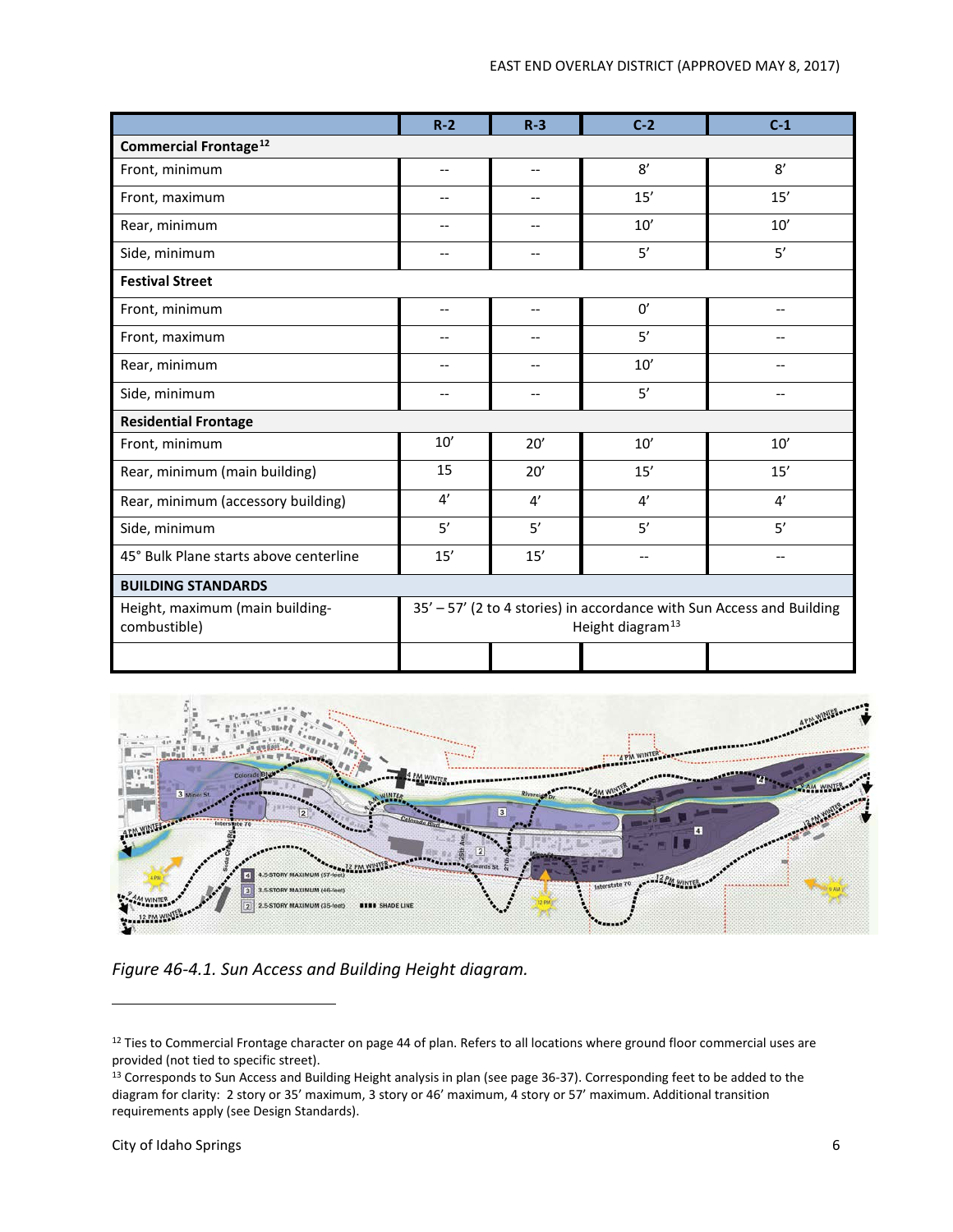## **Sec. 46-5. PARKING AND LOADING REQUIREMENTS**

Notwithstanding the provisions of Sections 21-101 through 110 (Parking and Loading Requirements), the following provisions shall apply in the East End Overlay District. Other dimensional standards made the floor area ratios inapplicable.

### **(1) Parking space required.**

Off-street parking shall be provided in the amounts not less than those listed in Table 46-5.1 below, unless reduced parking is permitted in accordance with subsection (3) below.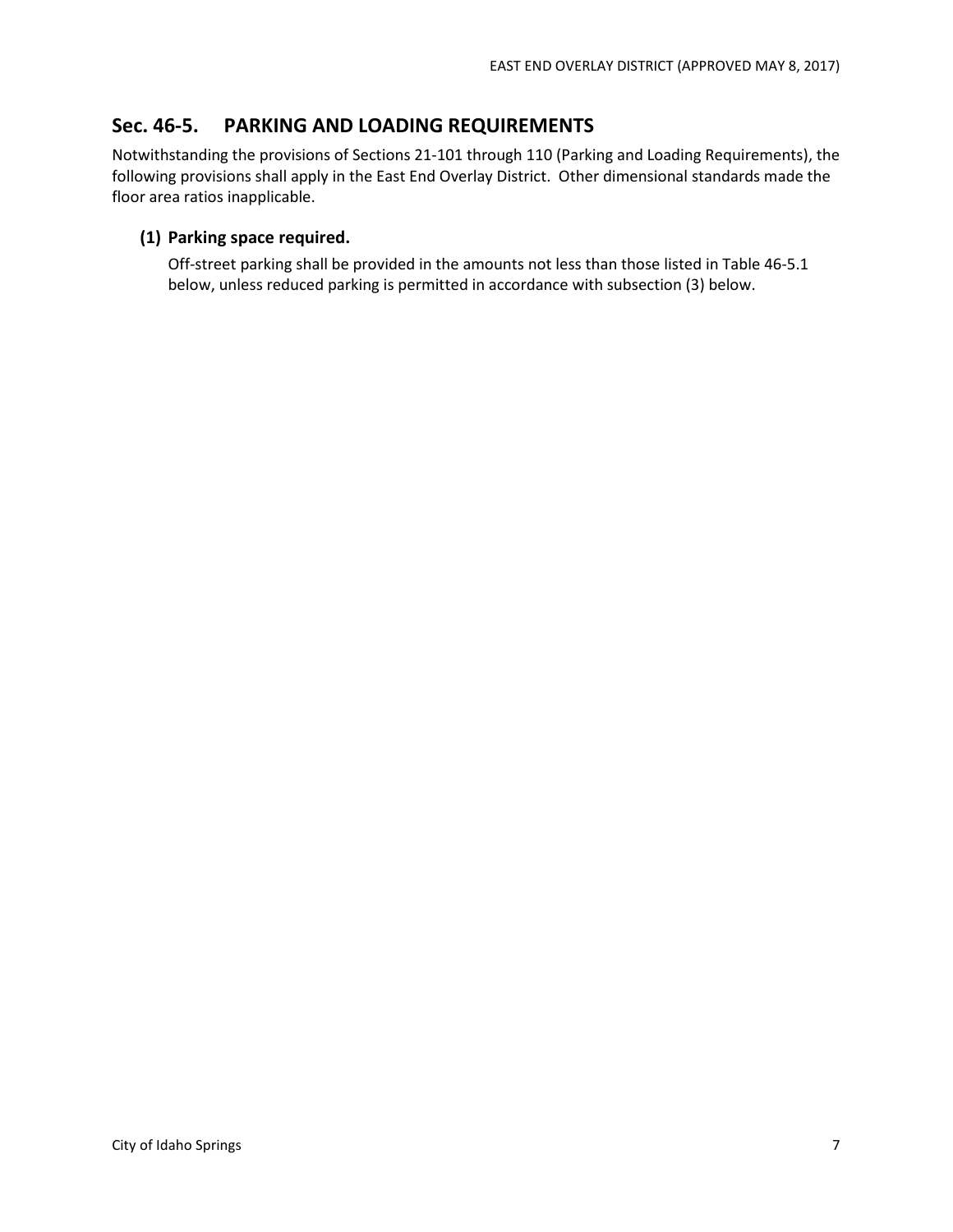| <b>Use Category</b>                       | <b>Use Type</b>                             | <b>Number of spaces required</b>                     |
|-------------------------------------------|---------------------------------------------|------------------------------------------------------|
| <b>RESIDENTIAL USES</b>                   |                                             |                                                      |
| Household                                 | Dwelling, accessory                         | 1 per ADU                                            |
| Living                                    | Dwelling, live/work                         | 1 per dwelling unit                                  |
|                                           | Dwelling, single-family detached            | 2 per dwelling unit                                  |
|                                           | Dwelling, multiple-family                   | 1.25 per efficiency unit <sup>14</sup>               |
|                                           |                                             | 1.5 per one-bedroom unit                             |
|                                           | Dwelling, single-family attached            | 1.5 per two-bedroom unit 800 SF or less              |
|                                           |                                             | 1.75 per two-bedroom unit over 800 SF                |
|                                           | Dwelling, two family (duplexes)             | 1.75 per three-bedroom unit 900 SF or less           |
| <b>Group Living</b>                       |                                             | 2.5 per three-bedroom unit over 900 SF               |
|                                           | Small group home (up to 8)                  | 1.25 per efficiency unit<br>1.5 per one-bedroom unit |
|                                           | Large group home<br>(more than 8)           | 1.5 per two-bedroom unit 800 SF or less              |
|                                           |                                             | 1.75 per two-bedroom unit over 800 SF                |
|                                           |                                             | 1.75 per three-bedroom unit 900 SF or less           |
|                                           |                                             | 2.5 per three-bedroom unit over 900 SF               |
|                                           | <b>Assisted Living Facility</b>             | 1 per 400 SF GFA, and 1 additional space,            |
|                                           | Nursing home                                | reserved for pickup and delivery of adults, per      |
|                                           |                                             | 800 SF GFA                                           |
| <b>COMMERCIAL USES</b>                    |                                             |                                                      |
| <b>Agricultural and</b><br>Animal-Related | Large animal veterinary hospital of         | 1 per 600 SF GFA                                     |
| <b>Uses</b>                               | clinic (enclosed)                           |                                                      |
|                                           | Small animal veterinarian or clinic         |                                                      |
| Arts                                      | Body art establishments                     | 1 space per 300 SF GFA                               |
|                                           | Studio for teaching or selling fine<br>arts |                                                      |
| Food and                                  | Microbrewery, distillery, and/or            | 1 space per 250 SF GFA                               |
| <b>Beverage</b>                           | tasting room                                |                                                      |
| <b>Services</b>                           | Restaurants and drinking places             | 1 space per 250 SF GFA                               |
|                                           | without drive-through                       |                                                      |
|                                           | Restaurants with drive-in facilities        | 1 space per 250 SF GFA                               |
|                                           | Restaurants with outdoor dining             | 1 per every 250 SF (including outdoor waiting/       |
|                                           | facilities                                  | seating/dining areas)                                |
| Lodging                                   | Bed and breakfast                           | 2 spaces + 1 per guest bedroom                       |
| <b>Facilities</b>                         | Hotel, motel, tourist home                  | 1 per guestroom                                      |
| Office, Business,                         | Banks, savings and loan, and                | 1 space per 400 SF of GFA                            |
| and Professional<br><b>Services</b>       | finance companies                           |                                                      |
|                                           | Barbershop and beauty shop                  | 1 space per 400 SF of GFA                            |
|                                           | Medical or dental clinic                    |                                                      |
|                                           | Professional office                         |                                                      |

#### **Table 46-5.1. Parking space required**

<sup>&</sup>lt;sup>14</sup> Definition of efficiency unit; "A dwelling unit containing not more than one room or enclosed floor space arranged for living, eating, and sleeping purposes not including bathrooms, water closets, laundry rooms, pantries, foyers, hallways, and other accessory floor spaces."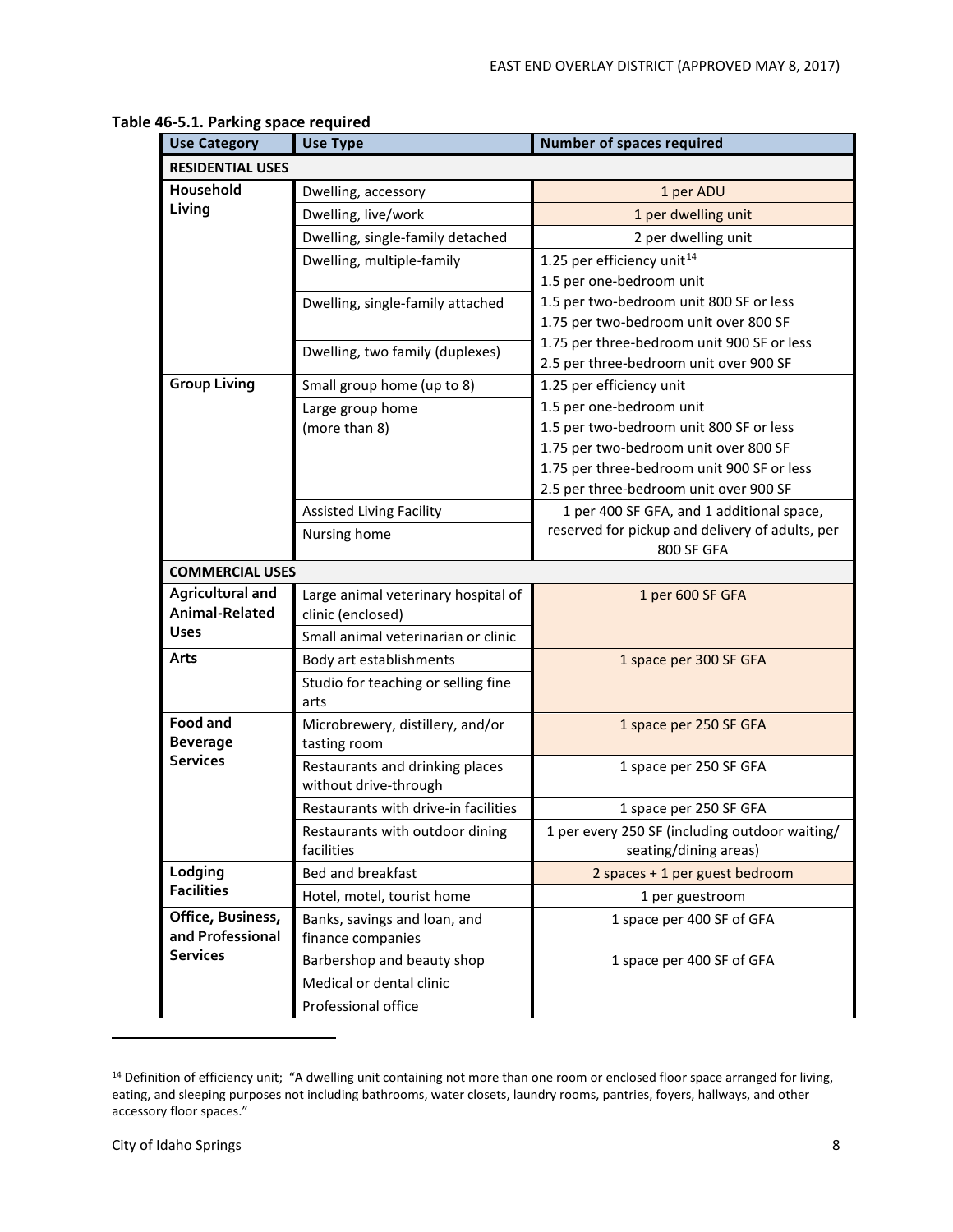| <b>Use Category</b>              | <b>Use Type</b>                                                                        | <b>Number of spaces required</b>                                                                                                                                                                                              |
|----------------------------------|----------------------------------------------------------------------------------------|-------------------------------------------------------------------------------------------------------------------------------------------------------------------------------------------------------------------------------|
|                                  | River rafting offices and<br>operations                                                |                                                                                                                                                                                                                               |
| Personal                         | Dry cleaning or laundry                                                                | 1 space per 250 SF GFA                                                                                                                                                                                                        |
| <b>Services</b>                  | Cleaning shop or laundry (limited)                                                     |                                                                                                                                                                                                                               |
| <b>Retail Sales</b>              | General commercial and retail<br>sales                                                 | 1 per 300 SF of GFA                                                                                                                                                                                                           |
|                                  | Grocery stores                                                                         | 1 per 300 SF GFA                                                                                                                                                                                                              |
|                                  | Wholesale stores and large<br>volume/traffic retail stores                             | 1 per every 1,000 SF GFA                                                                                                                                                                                                      |
|                                  | Sale, rental, repair, or inside<br>storage of any equipment,<br>supplies, or materials | 1 per 400 SF                                                                                                                                                                                                                  |
| <b>Vehicles and</b><br>Equipment | Automotive sales or repairing                                                          | 1 for every 300 SF GFA of sales and showroom<br>area, 3 spaces for every service bay in repair<br>garage areas. This shall not include space<br>provided for vehicles for sale or lease.                                      |
|                                  | Auto wash                                                                              | 4 stacking spaces if automatic, 3 stacking spaces<br>if self-service                                                                                                                                                          |
|                                  | Automotive service station                                                             | 1 per every 400 SF GFA                                                                                                                                                                                                        |
| <b>INDUSTRIAL USES</b>           |                                                                                        |                                                                                                                                                                                                                               |
| Industrial                       | Contractor's office and yard                                                           | 1 per 333 SF GFA                                                                                                                                                                                                              |
| <b>Services</b>                  | Printing and newspaper offices                                                         | 1 per 1,500 SF GFA                                                                                                                                                                                                            |
| Manufacturing<br>and Production  | Assembly without fabrication<br>(enclosed)                                             | 1 per 1,500 SF GFA                                                                                                                                                                                                            |
|                                  | Brewery, bottling plant                                                                |                                                                                                                                                                                                                               |
|                                  | Heavy manufacturing (enclosed)                                                         |                                                                                                                                                                                                                               |
|                                  | Light manufacturing                                                                    |                                                                                                                                                                                                                               |
|                                  | Workshops and custom small<br>industry use                                             |                                                                                                                                                                                                                               |
| <b>ACCESSORY USES</b>            |                                                                                        |                                                                                                                                                                                                                               |
|                                  | Accessory dwelling unit                                                                | See Residential Uses above.                                                                                                                                                                                                   |
|                                  | Home occupation                                                                        | Parking for not more than one customer's<br>motor vehicle and one additional motor vehicle<br>associated with the home occupation may be<br>provided on site; (plus additional required<br>spaces for single-family dwelling) |

## **(2) Parking alternatives**

### **1. Shared parking**

The City Administrator may approve shared parking facilities for developments or uses with different operating hours or different peak business periods if the shared parking complies with all of the following standards: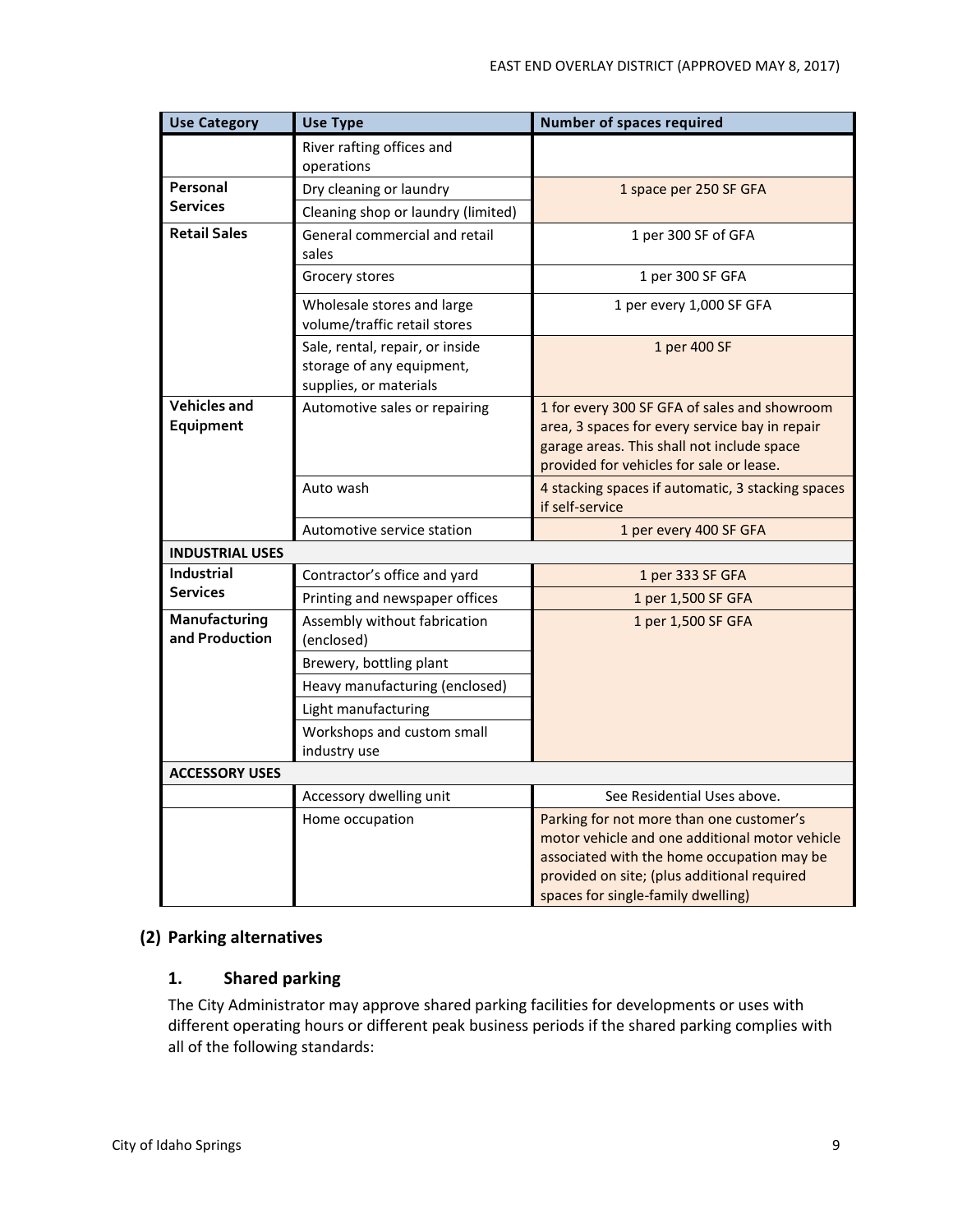## **(a) Location**

Shared parking spaces shall not be located farther than 600 feet of an entrance to each facility for which shared parking is provided.

### **(b) Location of shared parking**

Shared parking areas shall be located on a site with the same or a more intensive zoning classification than required for the primary uses served.

### **(c) Shared parking study**

Those proposing to use shared parking as a means of satisfying off-street parking requirements may be required to submit a shared parking analysis to staff that clearly demonstrates the feasibility of shared parking. The applicant may also be required to demonstrate that any parking reduction requested as part of the shared parking study will not result in the spillover of parking onto other properties or the public right-ofway.

### **(d) Agreement for shared parking**

The parties involved in the joint use of off-street parking facilities may be required to submit a written agreement in a form to be recorded for such joint use, approved by the City Administrator as to form and content. The City Administrator may impose such conditions of approval as may be necessary to ensure the adequacy of parking in areas affected by such an agreement. If an agreement is required, it shall be recorded before issuance of a building permit for any use to be served by the shared parking area. A shared parking agreement may be revoked only if all required off-street parking spaces will be provided in accordance with the requirements of Table 46-5.1 or a replacement parking agreement meeting the requirements of this Sec. 46-5(2)1 is approved by the City Administrator.

### **2. Off-site Parking**

The City Administrator may approve the location of required off-site parking spaces on a separate lot from the lot on which the principal use is located if the off-site parking complies with all of the following standards:

#### **(a) Location**

No more than fifty (50) percent of off-site parking space may be located more than 600 feet from an entrance to a principal use, measured along the shortest legal pedestrian route. Off-site parking spaces shall be connected to the use by acceptable pedestrian facilities, as defined in Sec. 46-7 (Design Standards). Off-site parking spaces may not be separated from the use served by a street right-of-way with a width of more than 100 feet.

#### **(b) Control of site**

Required parking spaces for residential uses shall be located on the site of the use or within a tract owned in common by all the owners of the properties that will use the tract.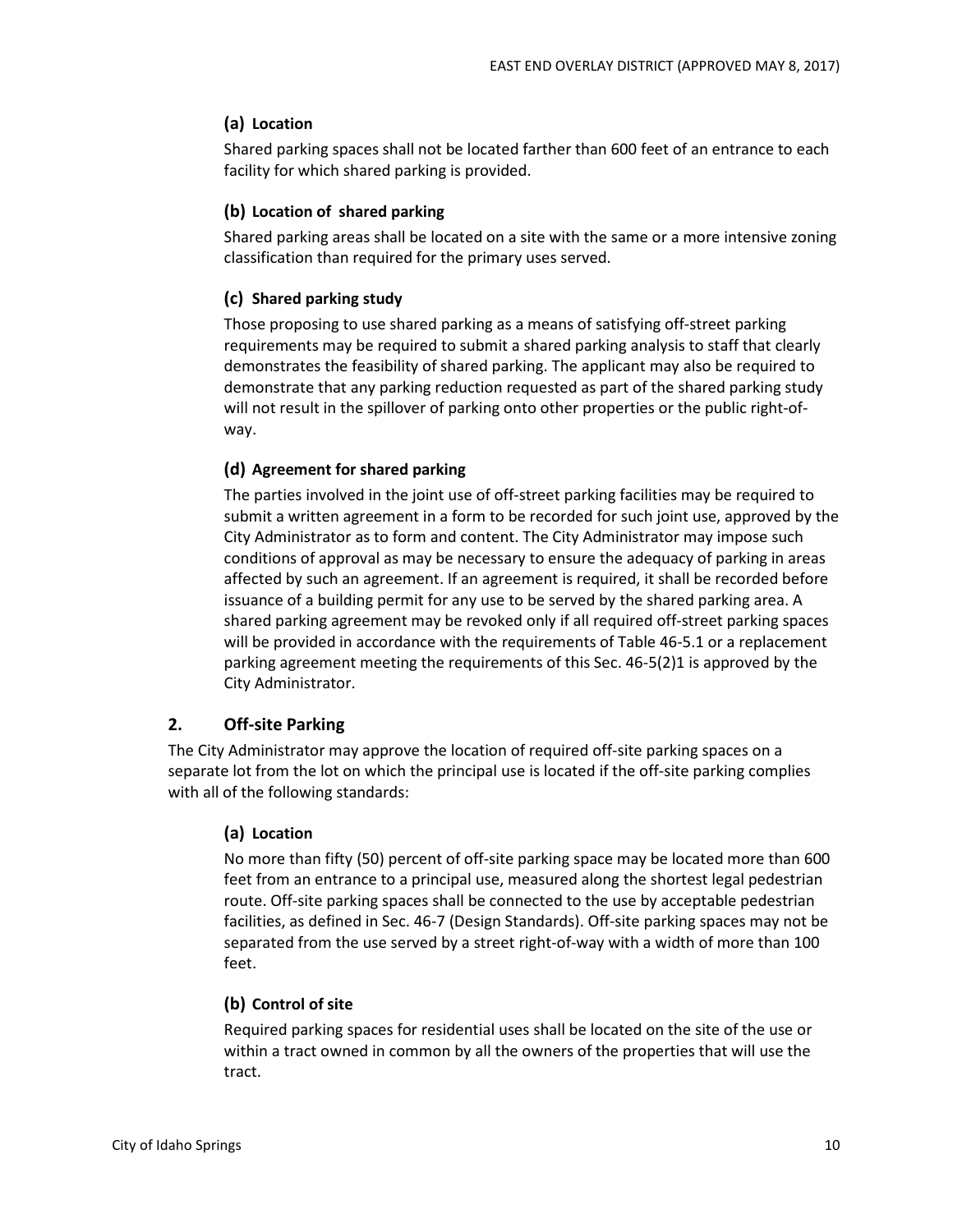## **(c) Agreement for off-site parking**

In the event that an off-site parking area is not under the same ownership as the principal use served, a written agreement between the record owners may be required by the City Administrator and may be required to be recorded before issuance of a building permit or certificate of occupancy for any use to be served by the off-site parking area. In the event that an off-site parking agreement is terminated, all required off-street parking spaces shall be provided in accordance with the requirements of this overlay district or a replacement parking agreement meeting the requirements of this Sec. 46-5(2)1 is approved by the City Administrator. No use shall be continued if the parking is removed unless substitute parking facilities are provided. The City Administrator shall be notified at least 60 days prior to the termination of a lease or agreement for off-site parking.

### **(d) Ineligible activities**

Required parking spaces for persons with disabilities may not be located off-site.

### **3. Parking Study**

Parking ratios that deviate from the provisions of these regulations may be approved at time of Site Plan if the applicant submits a parking study that satisfactorily demonstrates the parking as proposed is the minimum required without creating additional parking deficiency on neighboring properties, adjacent public right-of-ways, or parking facilities.

### **(3) Mixed-use development**

The total requirement for off-street parking facilities in a mixed-use development shall be reduced to reflect the reduced automobile use associated with mixed-use developments. To calculate the maximum reduction for shared parking, add the parking requirements for each use category, then divide the sum by the factor indicated in the table below. If more than two uses share a parking lot or structure, this adjustment is made for the two uses with the largest offstreet parking requirements, and any parking requirements for additional uses shown in the table shall be added to that adjusted requirement without further adjustment.

| <b>Shared Parking Reduction Table</b><br>[Add the requirements for each use and divide by these factors] |                                            |                                   |                                                                                                                    |                                         |                                          |  |  |  |  |
|----------------------------------------------------------------------------------------------------------|--------------------------------------------|-----------------------------------|--------------------------------------------------------------------------------------------------------------------|-----------------------------------------|------------------------------------------|--|--|--|--|
| <b>Property Use</b>                                                                                      | <b>Multi-</b><br>Family<br><b>Dwelling</b> | <b>Civic and</b><br>Institutional | <b>Food &amp; Beverage</b><br>Service, Guest<br>Accommodations,<br><b>Recreation &amp;</b><br><b>Entertainment</b> | Retail,<br>land<br>Office &<br>Services | Other<br><b>Commercial</b><br><b>Use</b> |  |  |  |  |
| <b>Multi-Family Dwelling</b>                                                                             | 1.0                                        | 1.1                               | 1.1                                                                                                                | 1.2                                     | 1.3                                      |  |  |  |  |
| Civic and Institutional                                                                                  | 1.1                                        | 1.0                               | 1.2                                                                                                                | 1.3                                     | 1.5                                      |  |  |  |  |
| Food & Beverage Service,<br><b>Guest Accommodations,</b><br>Recreation &<br>Entertainment                | 1.1                                        | 1.2                               | 1.0                                                                                                                | 1.3                                     | 1.7                                      |  |  |  |  |
| Retail, and Office &<br>Services                                                                         | 1.2                                        | 1.3                               | 1.3                                                                                                                | 1.0                                     | 1.2                                      |  |  |  |  |

#### **Table 46-5.2. Shared Parking Reduction Table.**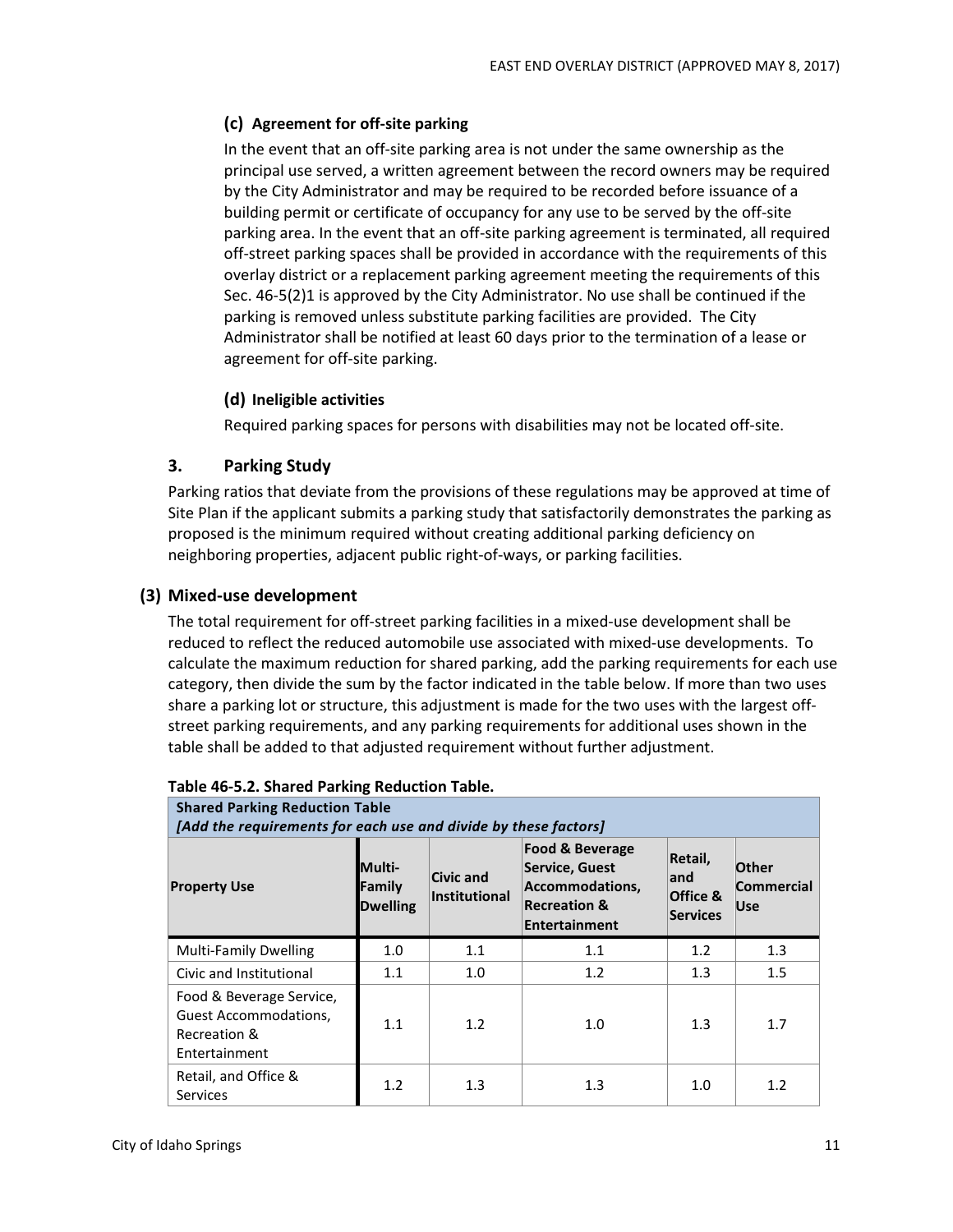| <b>Shared Parking Reduction Table</b><br>[Add the requirements for each use and divide by these factors] |                                                                                                                                                                                                                                                           |     |     |     |                   |  |  |  |
|----------------------------------------------------------------------------------------------------------|-----------------------------------------------------------------------------------------------------------------------------------------------------------------------------------------------------------------------------------------------------------|-----|-----|-----|-------------------|--|--|--|
| <b>Property Use</b>                                                                                      | <b>Food &amp; Beverage</b><br>Retail,<br><b>Multi-</b><br>Service, Guest<br>Other<br>Civic and<br>land<br>Accommodations,<br>Family<br>Institutional<br>Office &<br><b>Recreation &amp;</b><br><b>Dwelling</b><br><b>Use</b><br>Services<br>Entertainment |     |     |     | <b>Commercial</b> |  |  |  |
| <b>Other Commercial Use</b>                                                                              | 1.3                                                                                                                                                                                                                                                       | 1.5 | 1.7 | 1.2 | 1.0               |  |  |  |

## **Sec. 46-6. SIGNS**

In addition to the provisions of Chapter 20 of the Idaho Springs Municipal Code (Signs), the following building and site design standards shall apply in the East End Overlay District. In case of a conflict between the provisions of this Section 46-6 and the provisions of Chapter 20, the provisions of this Section 46-6 shall apply.

### **(1) Impacts to existing signage**

Existing signage that has been or will be impacted by the reconstruction of Colorado Boulevard or future street improvement projects shall be brought into full compliance with the provisions of Chapter 20 of the Idaho Springs Municipal Code (Signs), unless it is determined by the City Administrator that the existing signage is consistent with the desired character for the East End, as described by the Design Principles and Guidelines contained in the East End Action Plan, in which case, the existing sign(s) may be moved as needed to accommodate the reconstruction of Colorado Boulevard, and may be restored or maintained in that new location.

#### **(2) Impacts to pedestrian walkways**

New and relocated signs shall be located so as not to obstruct the required minimum width of existing or planned pedestrian walkways.

## **Sec. 46-7. DESIGN STANDARDS**

In addition to the provisions of Chapter 27 of the Idaho Springs Municipal Code (Community Design Standards), the following building and site design standards shall apply in the East End Overlay District. In case of a conflict between the provisions of this Section 46-7 and the provisions of Chapter 27, the provisions of this Section 46-7 shall apply.

#### **(1) Community design policies**

East End. The East End Overlay District area consists largely of highway service commercial developments, including food and beverage, retail, service, and lodging establishments, in addition to several established residential neighborhoods and the historic Argo Mill property. The East End Action Plan establishes a vision to build on the established character of this area and support reinvestment over time. A key concept established by the East End Action Plan is the need for future development to address lots with double frontages between Miner Street and Colorado Boulevard, and between Colorado Boulevard and Clear Creek, with active uses and a higher level of architectural detail to support an inviting pedestrian environment. The East End Action Plan supports development that builds on established architectural themes in the area. The most prevalent themes include remnants of "roadside" development from the 1930s to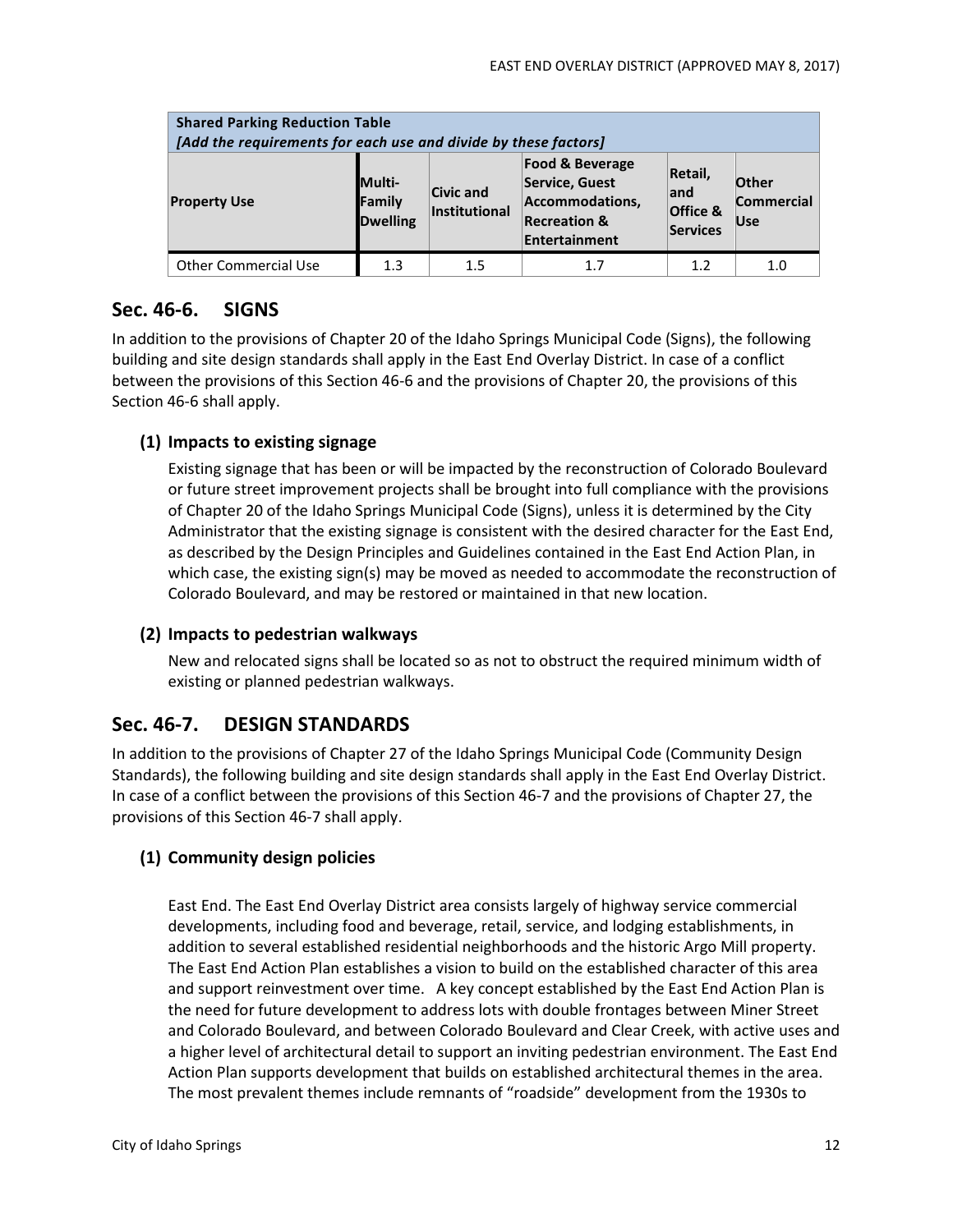1950s (along Colorado Boulevard) and building forms and materials typical of early Colorado mining communities like Idaho Springs. The East End Action Plan also seeks to support expanded housing options in the East End through infill and redevelopment of existing uses over time, either as part of mixed-use developments (e.g., above retail or office uses) or as free-standing residential structures. The East End Action Plan also seeks to enhance pedestrian and bicycle safety and connectivity throughout the East End and includes guidance regarding Complete Streets, streetscape character, and frontage character for various street typologies within the East End Action Plan boundary.

#### **(2) General standards (all development)**

#### **1. Edges and transitions15**

- **(a)** Permeable street edges. Where a permeable street edge is identified in the East End Action Plan (along Colorado Boulevard and Miner Street), at least fifty (50) percent of the buildable lot width shall be occupied by the front façade wall of the building located at or between the applicable minimum and maximum front setbacks.
- **(b)** Defined street edges. Where a defined street edge is identified in the East End Action Plan (along Colorado Boulevard and Miner Street), at least seventy (70) percent of the buildable lot width shall be occupied by the front façade wall of the building located at or between the applicable minimum and maximum setbacks. Portions of the lot width between the applicable minimum and maximum front setbacks that are not occupied by building walls may be occupied by active, pedestrian-oriented space such as a hardscaped plaza or pocket park, or parking. If parking is located in this area, a decorative masonry wall or wrought iron fence a minimum of three feet in height in combination with landscaping is required.
- **(c)** Transitions. Development that abuts transition areas defined in the East End Action Plan shall minimize impacts on established single-family residential neighborhoods by:
	- **(1)** Limiting exterior lighting to full-cutoff shielded fixtures and directing lights away from adjacent neighborhoods;
	- **(2)** Limiting sources of audible noise, such as heating and air conditioning units or exhaust vents, on building facades that abut lower intensity uses;
	- **(3)** Locating off-street parking, loading, and service areas away from the shared property line or street frontage; and
	- **(4)** Providing gradual decreases in building height and mass along the shared lot line or street frontage.

<sup>&</sup>lt;sup>15</sup> This corresponds to Edges and Transitions diagram on pages 34-35 of the plan.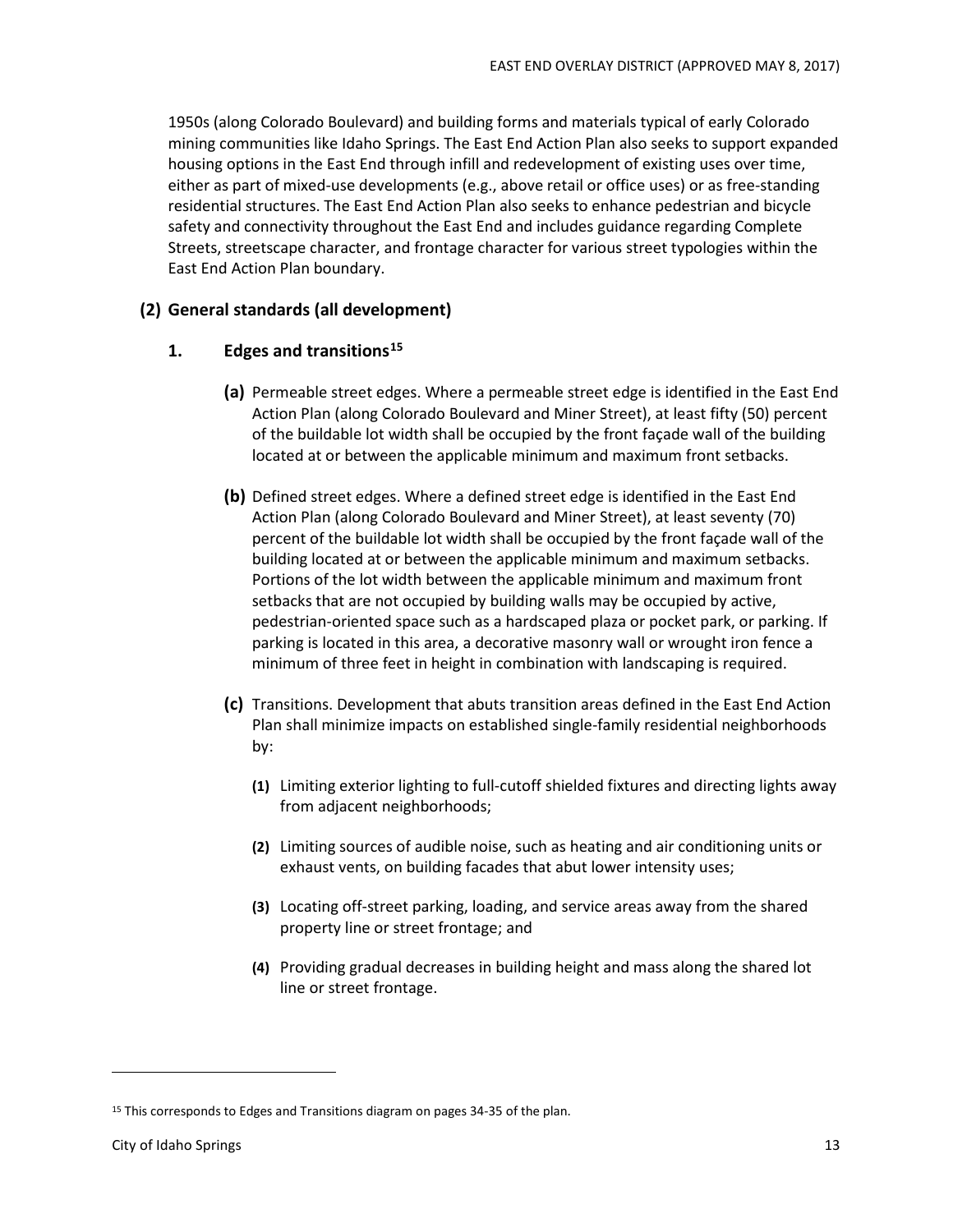

#### **Figure 46-7.1. East End Edges and Transitions.**

#### **2. Exterior Materials**

- **(a)** Distinctive materials. In addition to the distinctive materials listed in Chapter 27 of the Idaho Springs Municipal Code (Community Design Standards), the following additional materials may also be used: Cor-Ten or other rusting steel, galvanized metal, wood shingle siding, metal shingle siding, wood horizontal siding, and other similar materials consistent with the Design Principles and Guidelines provided in the East End Action Plan, as approved by the City Administrator.
- **(b)** Prohibited materials. The use of Exterior Insulated Finishing Systems (EIFS), vinyl or aluminum siding, mirrored or highly reflective glass or glazing, and large scale prefinished metal or column panel systems shall be prohibited.

#### **(3) Location-specific standards**

#### **1. Colorado Boulevard frontage**

- **(a)** Orientation. Development shall be oriented toward Colorado Boulevard to the maximum extent practicable. Entrance locations shall be placed with consideration of business-to-business pedestrian access and safe access to pedestrian and bicycle facilities. An operable and unlocked (during business hours) front door is required on Colorado Boulevard for commercial businesses.
- **(b)** Parking location. Surface parking and vehicle storage shall be located behind and/or to the side of buildings. Surface parking will not be permitted between the main building and Colorado Boulevard.
- **(c)** Street-level interest. A variety of features shall be incorporated to activate the street frontage and create a pedestrian and bicycle-friendly environment along the Colorado Boulevard frontage. Required features may vary based on the type of development and location. Such features may include, but shall not be limited to:
	- **(1)** Transparent storefront windows and doors at the street level (commercial uses only);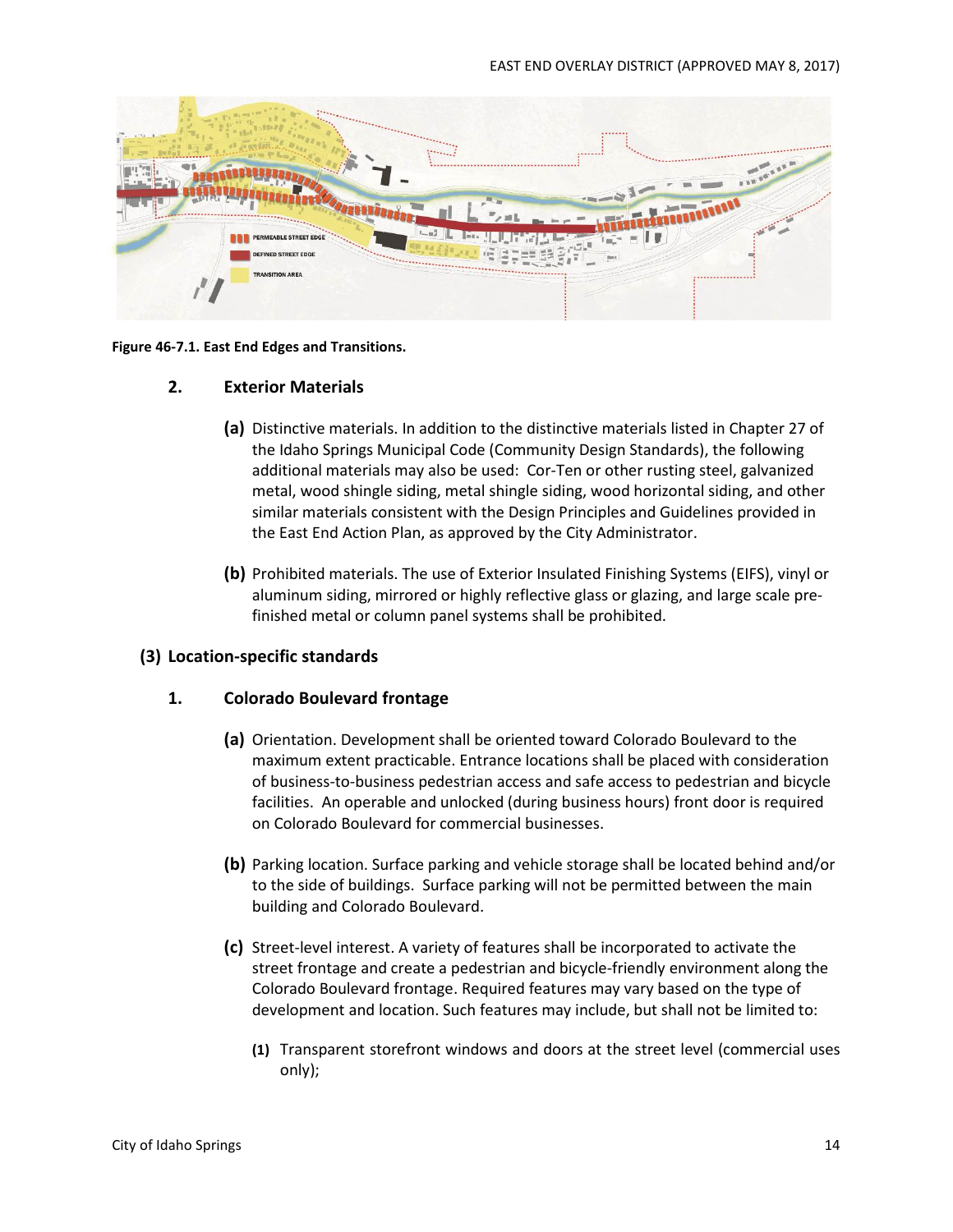- **(2)** Other visual activation methods on the ground floor such as display cases, public art, or murals.
- **(3)** Café seating;
- **(4)** Pedestrian plazas;
- **(5)** Pocket parks;
- **(6)** Landscaping;
- **(7)** Benches; and
- **(8)** Inverted-U bicycle racks.
- **(d)** Clear zone. A clear zone a minimum of 6 feet wide (8 feet preferred) shall be maintained within or adjacent to (where a dedicated trail or sidewalk is provided) the hardscaped portion of the build-to-zone along Colorado Boulevard. The clear zone shall be unobstructed by any permanent or nonpermanent street furniture, outdoor merchandise displays, benches, trash receptacles, outdoor dining areas, and other pedestrian amenities. In some instances the City Administrator or their designee can allow a reduction in this clear zone if it is determined the additional street frontage is not necessary, the spirit of the build to zone is met, and the reduction would be compatible with adjacent properties. )
- **(e)** Parking structures. To the maximum extent practicable, active uses such as restaurants or retail storefronts shall be incorporated at the street level of parking structures.
- **(f)** Pedestrian connectivity. Direct pedestrian access shall be provided to and between the primary building entrance or entrances to each building; sidewalks or walkways on adjacent properties that extend to a shared property line; sidewalks or trails along Colorado Boulevard and Miner Street; and the Clear Creek Greenway.
- **(g)** Vehicular access. To the maximum extent practicable, access points shall be coordinated with adjacent properties to promote efficient traffic operations and to minimize the need for multiple curb cuts for individual driveways.

#### **2. Clear Creek frontage**

- **(a)** Views. Structures and public spaces shall be oriented to maximize and frame views to or from Clear Creek.
- **(b)** Creek frontage. A variety of design features shall be provided to activate the frontage along Clear Creek, while retaining sufficient width (as required by Table 46- 4.1: Building and Site Regulations) to protect the environmental quality and functions of the creek. Design features shall embrace the Creek's presence and visibility, support pedestrian and bicycle access along the creek frontage, and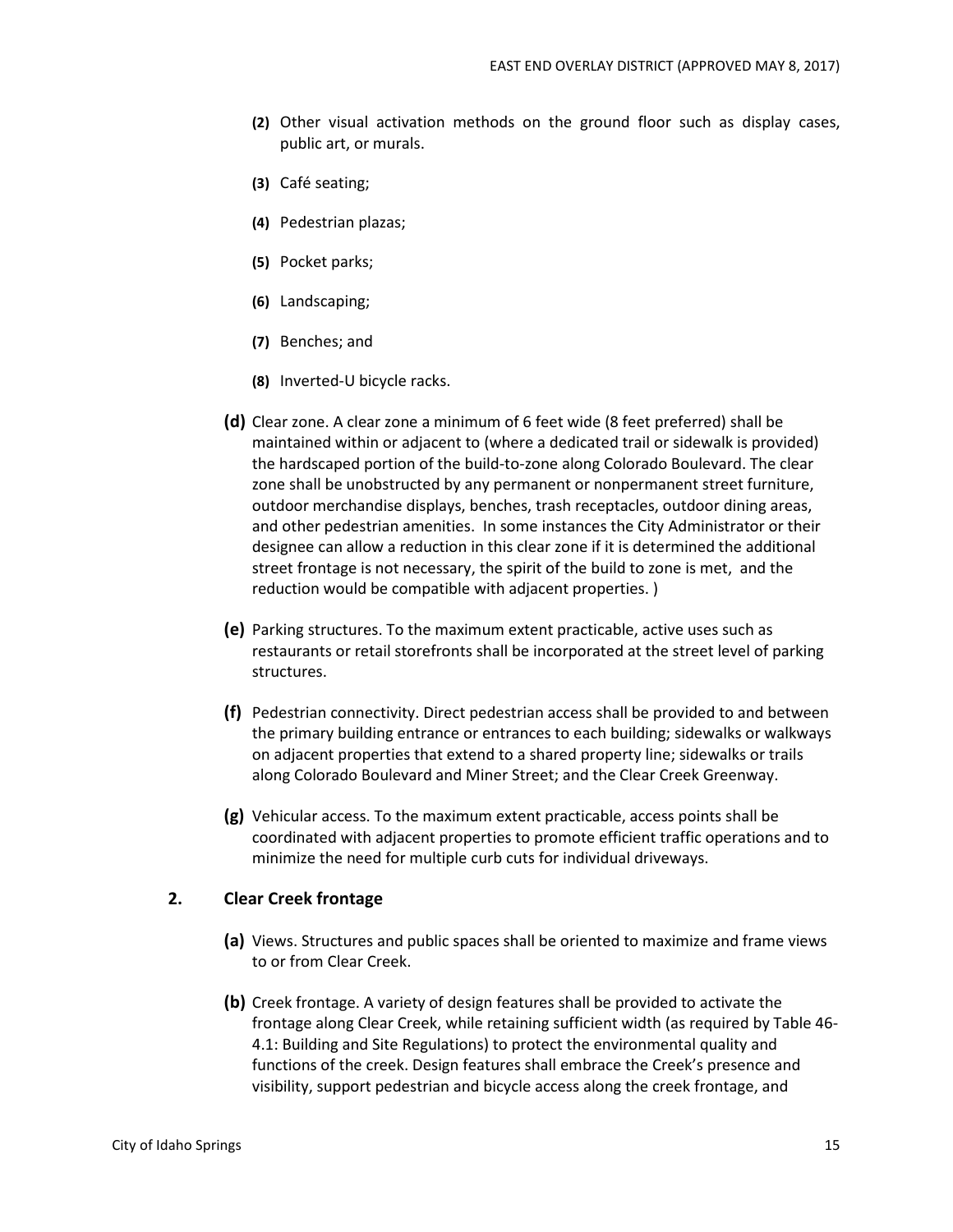enhance the enjoyment of residents and visitors. Such features may include, but shall not be limited to:

- **(1)** Balconies and porches;
- **(2)** Café seating or picnic areas;
- **(3)** River-oriented entrances;
- **(4)** Gardens;
- **(5)** Pedestrian-oriented lighting;
- **(6)** Riverbank enhancements, such as terracing or other modifications to provide seating or increase access to the Creek for fishing, rafting or boating;  $^{16}$
- **(7)** Public art;
- **(8)** Outdoor plazas and seating;
- **(9)** Rooftop terraces; and
- **(10)** Inverted-U bicycle racks.

All features must not obstruct the required 10' minimum width for a multi-use trail, nor encroach into the required 2' minimum clearance from obstructions on either side of a trail.

- **(c)** Fencing and walls. Fencing or walls located along Clear Creek shall be limited to four feet in height.
- **(d)** Parking lot screening. The perimeter of all surface parking lots and vehicle storage areas shall be screened from the Clear Creek Greenway, sidewalks, trails, open space, and other public spaces by a low decorative masonry wall or wrought iron fence a minimum of three feet in height in combination with landscaping.

#### **3. Miner Street frontage (East of 17th Ave.)**

**(a)** Building massing and form. Non-residential uses that front onto Miner Street shall have facades articulated through changes in materials, wall plane alignment, or color approximately every 30 horizontal feet, and shall incorporate pitched roof forms and other features to the maximum extent practicable, to reflect the scale and character of single-family residential uses along the Miner Street frontage and along lot lines that are shared with existing single-family residential uses.

<sup>&</sup>lt;sup>16</sup> Any enhancements or alterations made to the shoreline of the Creek shall not alter the capacity of the existing floodplain, or impede the floodway, as defined by the Federal Emergency Management Agency (FEMA).